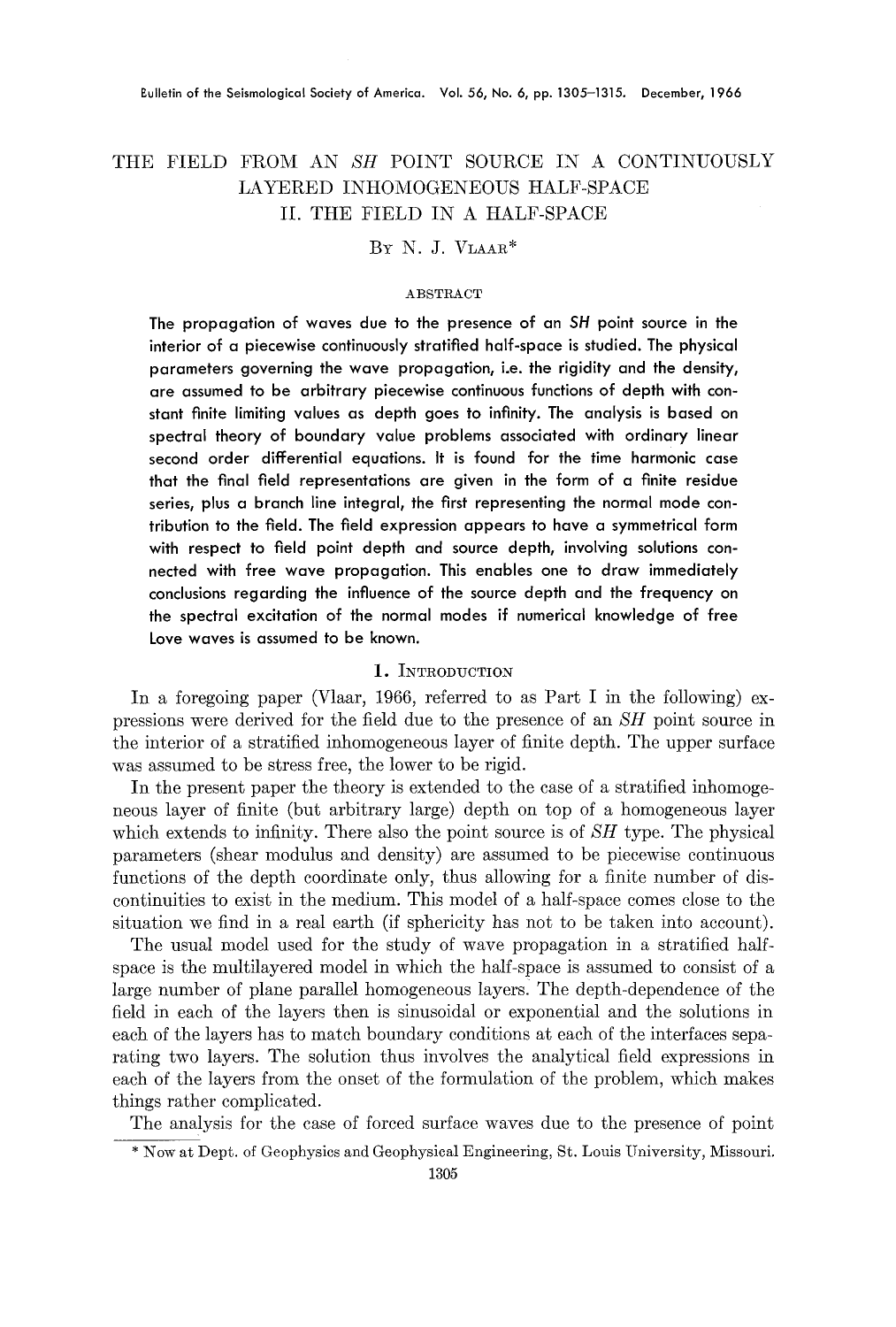sources in a multi-layered half-space has been studied extensively by Harkrider (1964).

The propagation of free surface waves on an arbitrary continuously layered half-space has been the subject of a limited number of papers. Sato (1959) gave a presentation of surface wave propagation on a heterogeneous half-space and compared results for the ease of linear velocity dependence with depth obtained by numerical and by analytical means. This half-space model was limited by the requirement of continuity. Keilis-Borok *et al* (1965) formulated the problem in terms of ordinary differential equations and indicated how these could be used for numerical purposes. Both of the publications dealt with Love as well as Rayleigh waves.

As far as the present author is aware, up to now no theory of the excitation of the field from a point source in a continuously stratified half-space has been given. In this paper, this has been done for the case of *SH* waves. Apart from its intrinsic theoretical interest, the theory proves to be useful also for seismological purposes. The final field expressions are cast in a concise form from which immediately the influence of source depth and frequency on the excitation of each Love mode is given, if once numerical knowledge regarding free Love waves is assumed to be known. The numerical dependence of the physical parameters with depth need only to be known a posteriori, when the problem has reached its final formulation.

Also included in this paper, is the derivation of criteria for the existence of Love waves on a heterogeneous half-space.

The theory involved is largely based on the spectral theory of singular boundary value problems associated with ordinary linear second order differential equations.

## 2. THE FORMAL SOLVTION

2.1 We shall consider the problem of the propagation of waves radiated from an *SH* point source located in the interior of an isotropic, stratified inhomogeneous halfspace, in which the physical properties change with the depth coordinate only.

The plane  $z = 0$  separates the elastic half-space  $z > 0$  from vacuum. This gives rise to the boundary condition of vanishing shear stress at  $z = 0$ . The shear modulus  $\mu(z)$  and the density  $\rho(z)$  are assumed to be piece-wise continuous positive functions of the depth z, thus allowing for finite jump discontinuities to exist in our model, as may actually be the case in the interior of the earth. The source is assumed to be located at  $z = z_0$ .

In Part I it was shown that the time transformed field from an *SH* point source at  $z = z_0$  satisfies the equation

$$
\frac{1}{r}\frac{\partial}{\partial r}\left(r\frac{\partial v}{\partial r}\right) + \frac{1}{\mu}\frac{\partial}{\partial z}\left(\mu\frac{\partial v}{\partial z}\right) + (\omega^2\rho/\mu)v = -\frac{2\delta(r)}{r}\,\delta(r-r_0); \tag{2.1}
$$

and the boundary conditions of vanishing shear stress at the free surface

$$
\mu \partial v / \partial z = 0 \quad \text{at} \quad z = 0
$$

where  $v$  is the only (azimuthal) component of the displacement vector. The circular frequency  $\omega$  is assumed to be positive.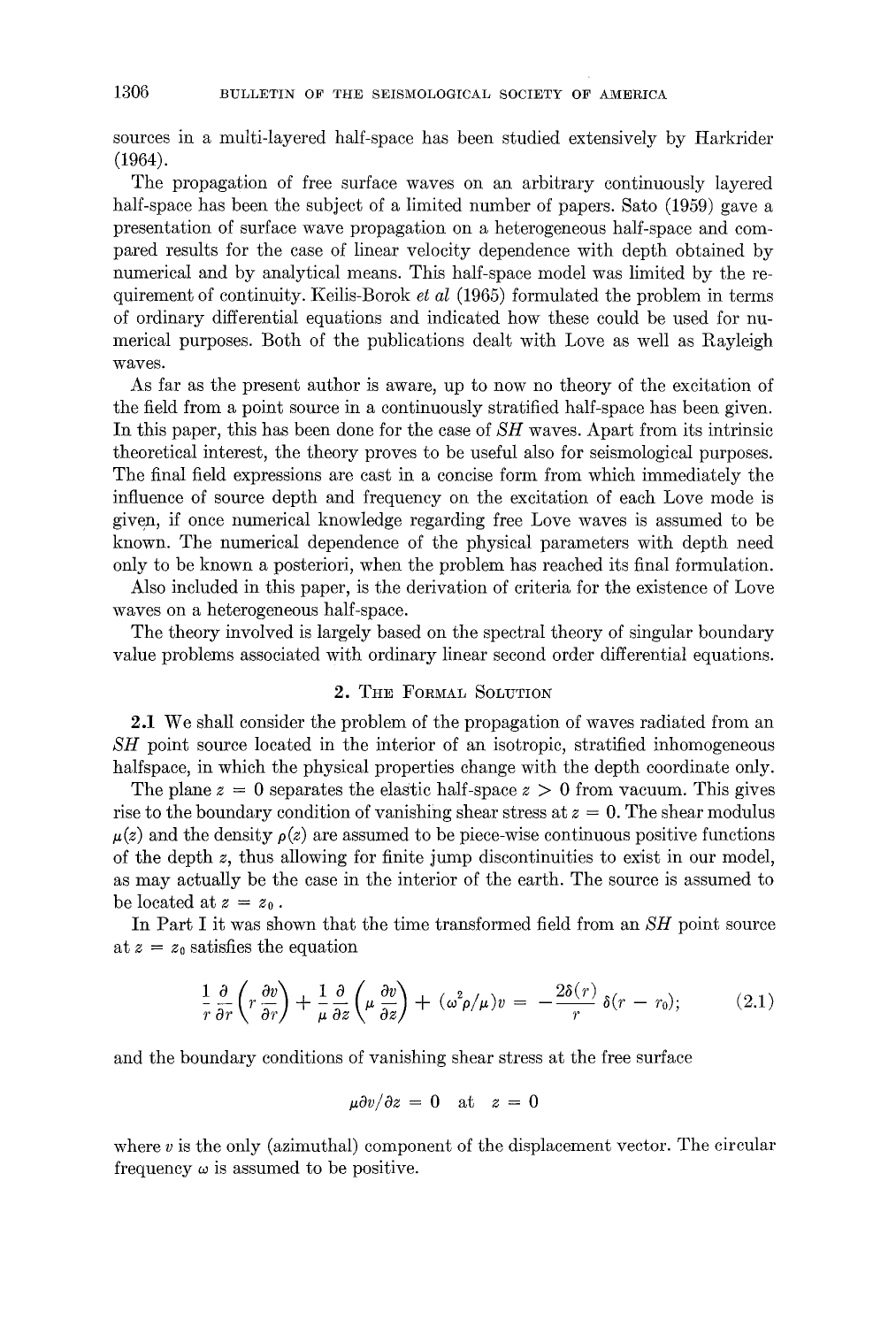It was also shown that v can formally be represented by

$$
v(r, z) = \int_{L} H_0^{(2)}(kr) Z(z, z_0, k) k dk
$$
 (2.2)

where the path of integration L in the k-plane runs from  $k = -\infty$  to  $k = +\infty$ slightly below the real axis in the third, and above the real axis in the first quadrant. This amounts to the condition  ${\rm Im}k^2 > 0$  on L, except at  $k = 0$ .

The function  $Z(z, z_0, k)$  has to satisfy the inhomogeneous differential equation

$$
\frac{d}{dz}\left(\mu \frac{dZ}{dz}\right) + (\rho \omega^2 - \mu k^2)Z = -\mu(z_0)\delta(z - z_0)
$$
\n(2.3)

and the boundary condition

$$
\mu dZ/dz = 0 \quad \text{at} \quad z = 0. \tag{2.4}
$$

If Z is sufficiently well-behaving at  $|k| = \infty$ , the value of (2.2) depends on those singularities of  $Z$  which are situated on the positive real  $k$ -axis or below  $L$  in the lower half of the k-plane. This is due to the asymptotic behavior of  $H_0^{(2)}$  as  $\operatorname{Im} k \to -\infty$ .

## 3. PRELIMINARY CONSIDERATIONS

3.1 The problem of deriving suitable field expressions by evaluating the integral (2.2) is now reduced to the simpler one of acquiring knowledge of the singularities in the k-plane of the solution  $Z(z, z_0, k)$  of (2.3) subject to the boundary condition (2.4).

The theory involved is intimately connected with self adjoint boundary value problems associated with linear second order ordinary differential equations.

In Part I the case was considered of a layer of finite depth with the boundary conditions of vanishing stress at the upper and vanishing displacement at the lower boundary. Thus, the problem was east in the form of a Sturm-Liouville problem and associated Green's function theory, giving rise to a discrete spectrum of eigenvalues, each of which is related to a normal mode of the radiation problem.

3.2 In the present paper, we study the field in a halfspace, so the limiting case of infinite depth. The end  $z = \infty$  of the interval may cause complications as the differential equation may become singular at infinity. The singular or non-singular behavior depends on the asymptotic character of  $\mu(z)$  and  $\rho(z)$  as  $z \to \infty$ .

The singular case associated with linear second order ordinary differential equations has been the subject of interest of mathematicians during several decades. Weyl was the first to master the problem. Complete presentations of the theory are given by Titchmarsh (1961) and by Coddington and Levinson (1955).

3.3 In the limit of infinite depth, we can distinguish three essentially different cases.

(a) The regular case.

 $z = \infty$  is a regular point of the differential equation (2.3) and there are no further singularities on the real z-axis. This case is equivalent to the Sturm-Liouville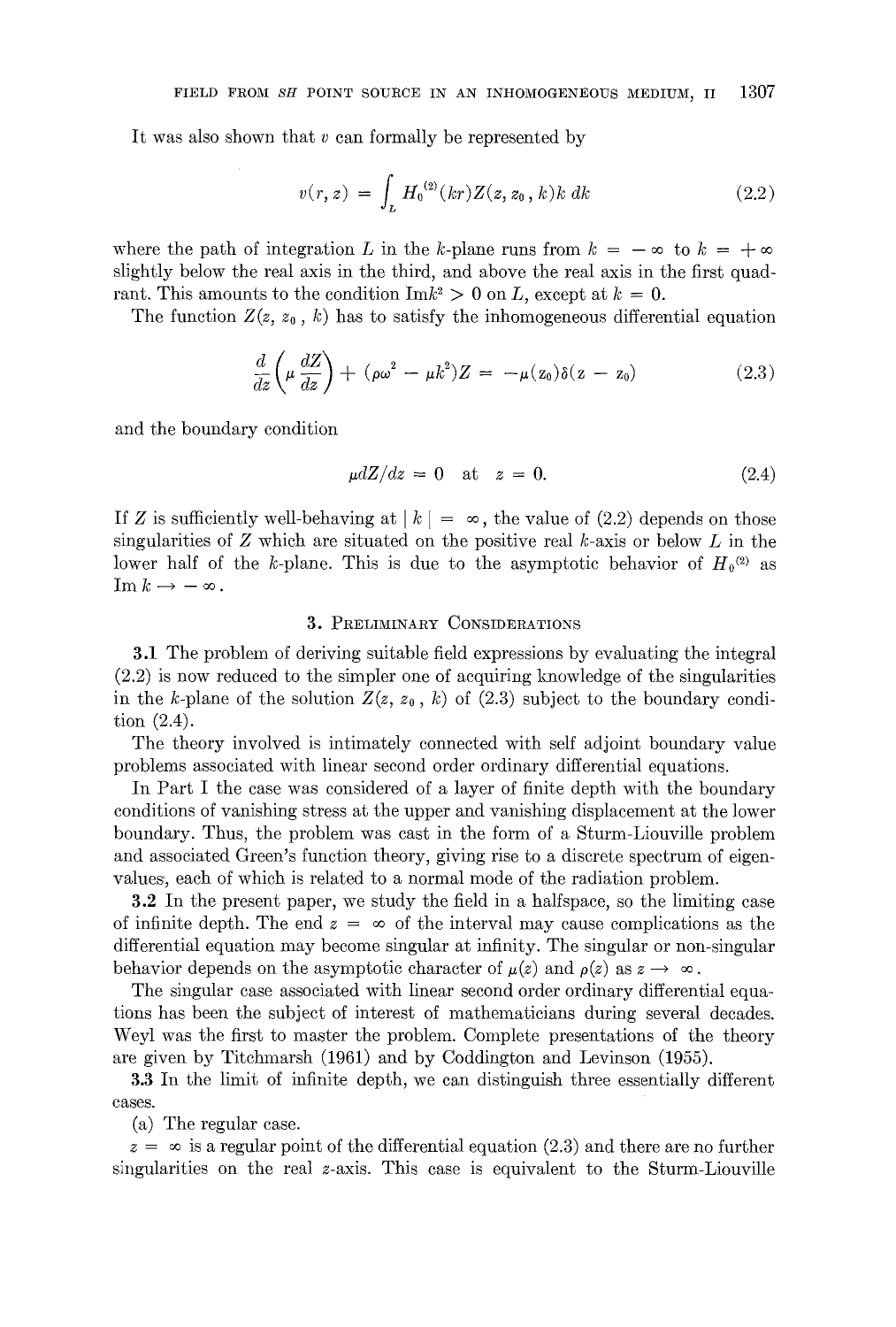problem, on a finite interval. However, in this case, at least one of the quantities Z or  $\mu dZ/dz$  must be different from zero at either end point of the interval, in order to obtain a non-trivial solution. As we will require that the displacement as well as the stress vanishes at  $z = \infty$ , this case is not relevant to our investigation.

(b) The "limit circle" ease.

 $z = \infty$  is a singular point of the differential equation (2.3), though, if Im  $k^2 > 0$ , there exist two linearly independent solutions of (2.3) which both are square integrable on an interval containing  $z = \infty$ . In this case, also, the spectrum is completely discrete.

(c) The "limit point" case.

Here also,  $z = \infty$  is a singular point. However, in contrast to the "limit circle" case, if Im  $k^2 > 0$ , there is only one solution of (2.3) which is square integrable on  $(0, \infty)$ . In this case, there exists always a continuous spectrum, apart from a possible discrete spectrum of eigenvalues.

3.4 It is difficult to find general criteria for deciding which of the above three cases is pertinent to a differential operator with arbitrary coetticient. In order to be able to get explicit knowledge regarding the character of the spectrum, it is very useful to assume an analytical behavior of the coefficients at infinity in order to obtain an analytical solution for the differential equation, from which explicit knowledge of the spectrum may be obtained.

In the present paper it is assumed that  $\mu(z)$  and  $\rho(z)$  tend to constant values as  $z \rightarrow \infty$ . This is the same as to assume that the half-space consists of a heterogeneous layer of finite depth laying on top of a homogeneous layer of infinite depth. The depth of the heterogeneous layer may be taken arbitrarily large but finite.

#### 4. FREE LOVE WAVES

4.1 We consider the half-space to consist of a layer of finite depth h, on top of a homogeneous layer extending to infinite depth. The shear modular  $\mu(z)$  and the density  $\rho(z)$  are assumed to be piece-wise continuous, positive and bounded functions. At  $z = h$ ,  $\mu$  and  $\rho$  are assumed to be continuous and for  $z \geq h$  to be constant  $\mu(z) = \mu_0$  and  $\rho(z) = \rho_0$  leading to a constant shear velocity  $\beta_0 = (\mu_0/\rho_0)^{1/2}$ in the lower layer.

Free Love waves are refated to solutions of

$$
\frac{d}{dz}\left(\mu \frac{d\phi}{dz}\right) + (\rho \omega^2 - \mu k^2)\phi = 0
$$
\n(4.1)

where the horizontal wave number k is real, and where  $\phi$  satisfies the boundary conditions

$$
d\phi/dz = 0 \quad \text{at } z = 0 \tag{4.2a}
$$

$$
\phi = 0 \quad \text{at} \quad z = \infty. \tag{4.2b}
$$

For  $z \geq h$ , the solution satisfying (4.2b) can be written down immediately: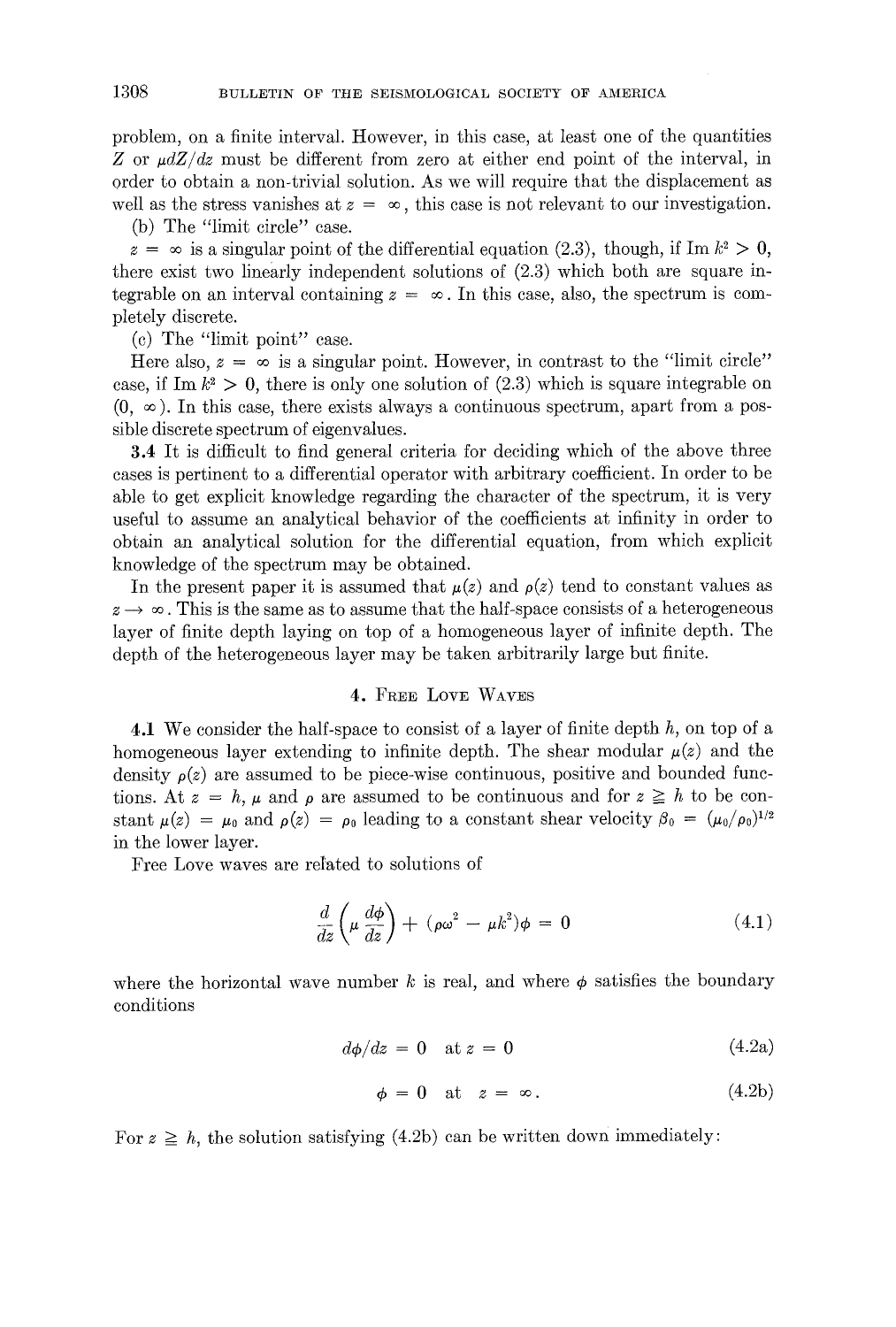FIELD FROM *SH* POINT SOURCE IN AN INHOMOGENEOUS MEDIUM, II 1309

$$
\phi = e^{-(k^2 - \lambda_0^2)1/2}z \qquad (z \ge h) \quad (4.3)
$$

(or a constant multiple)

where  $k_0 = \omega/\beta_0$ ,  $k^2 > k_0^2$ , and the square root in the exponent is assumed positive.

From the last inequality we infer that a necessary condition for the existence of Love waves is given by

$$
c < \beta_0 \tag{4.4}
$$

i.e. the horizontal phase velocity  $c = \omega/k$  must be less than the shear velocity  $\beta_0$ of the lower layer.

**4.2** If c is fixed and  $c < \beta_0$ , the above problem can be considered as a Sturm-Liouville problem on a finite interval with the boundary conditions

$$
d\phi/dz = 0 \quad \text{at} \quad z = 0
$$

and

$$
d\phi/dz + (k^2 - k_0^2)^{1/2} \cdot \phi = 0 \quad \text{at} \quad z = h.
$$

For the existence of a non-trivial solution of this boundary value problem the quantity  $(\rho\omega^2 - \mu k^2)$  must be positive on a least a finite range of  $(0, h)$ , i.e. the condition  $c > \beta$  must be satisfied somewhere on  $(0, h)$ , (Ince, 1927, p. 235). This implies a lower bound for  $c: c > \beta_{\min}$  where  $\beta_{\min}$  is the minimum value of the shear wave velocity in the upper layer. Hence, combining with (4.4), the existence of Love waves is possible only if

$$
\beta_{\min} < c < \beta_0 \tag{4.5}
$$

which, in turn, implies that  $\beta_0$  must be greater than the minimum shear wave velocity in the heterogeneous upper layer.

4.3 For a fixed and real c the Sturm-Liouville theory leads to an infinite sequence of discrete real eigenvalues

$$
{\omega_0}^2<{\omega_1}^2<{\omega_2}^2\cdots
$$

with

$$
\omega_i^2 \to \infty \quad \text{as} \quad i \to \infty.
$$

The solution corresponding to the eigenvalue  $\omega_i^2$  is the *i*-th eigenfunction  $\phi_i(z)$ which has exactly i zeros on  $(0, h)$ .

However, our interest concerns the spectrum with respect to the parameter  $k$ for a fixed and real  $\omega$ . In this case the spectrum can be derived from the foregoing.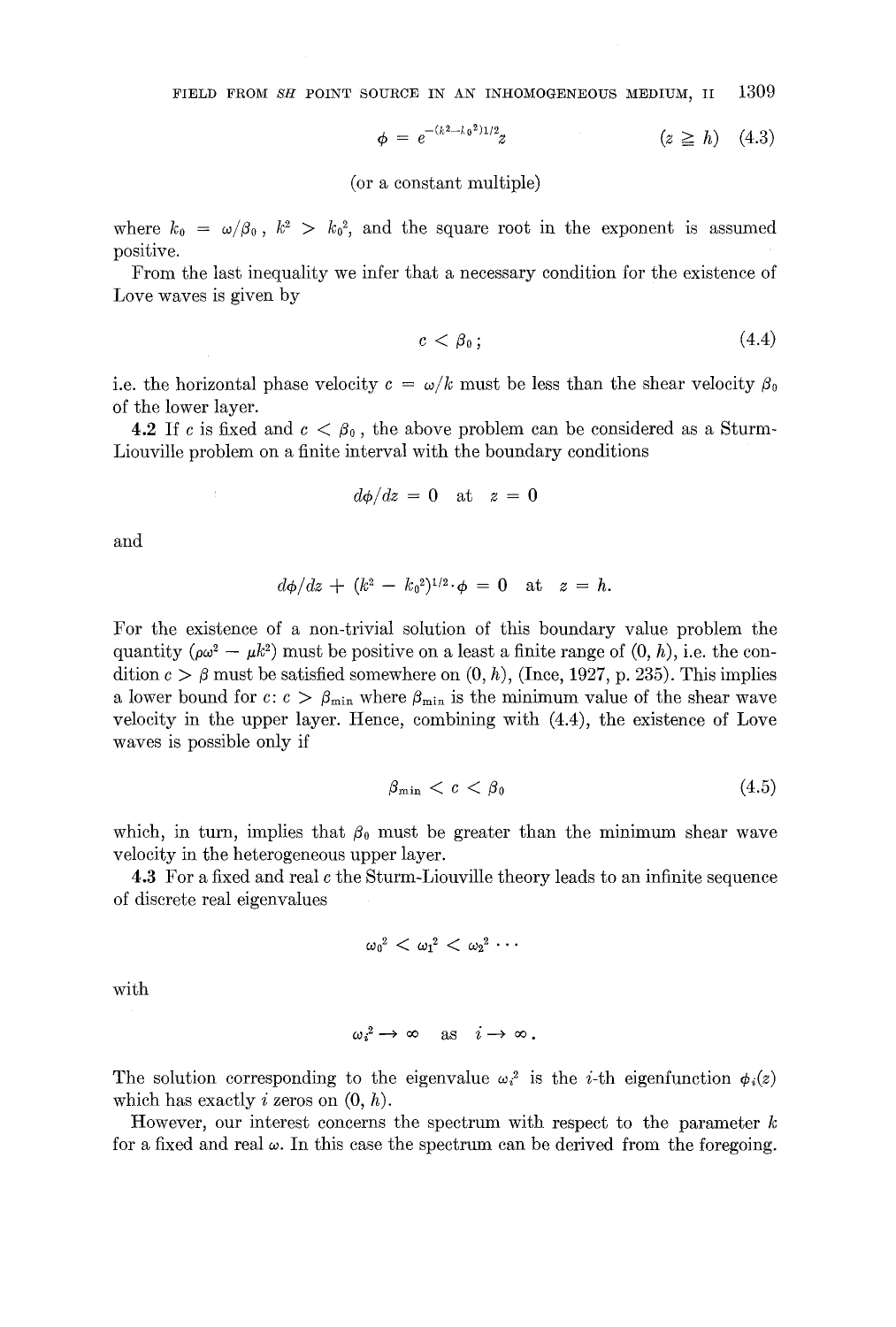It can be demonstrated that there exists a discrete spectrum of real positive eigenvalues  $k^2 = \kappa_i^2$ . These eigenvalues, however, have to satisfy

$$
k_0^2 < \kappa_i^2 < k_{\rm max}^2
$$

where

$$
k_{\rm max} \,=\, \omega/\beta_{\rm min}\,.
$$

Hence, there is at most a finite number of them such that the conditions for the existence of Love waves are satisfied. Also in this case, the eigenfunction  $\phi_i$  has i zeros on  $(0, h)$  and  $\kappa_0^2 > \kappa_1^2 > \kappa_2^2 > \cdots > \kappa_n^2$  where *n* is the total number of eigenvalues for some fixed  $\omega$ . This total number increases with increasing  $\omega^2$ .

The cut-off frequency in every mode is determined by the limit  $c \to \beta_0$  and in view of the foregoing the cut-off frequency  $\omega_{ci} > 0$  corresponding to the eigenvalue  $\kappa_i^2$  is an increasing sequence. Only the lowest value  $\kappa_0^2$  is possible for all  $\omega > 0$ . This can be derived from (4.1) by letting  $\omega$  approach zero. We then have that  $\phi_0$  approaches a constant value for all z, which is possible only for  $\phi_0$  having no zeros on  $(0, h).$ 

The results of this section were also given by Keilis-Borok *et al* (1965). Their statements were given no proof, however, and conditions for the existence of Love waves were not included.

# 5. GREEN'S FUNCTION

5.1 The solution of the inhomogeneous equation (2.3) subject to the appropriate boundary conditions is essentially the Green's function of the boundary value problem considered.

It was shown in Part I, that the solution could be constructed as follows:

$$
Z(z, z_0, k) = \mu(z_0) \phi(z, k^2) \eta(z_0, k^2) / D(\eta, \phi) \qquad z < z_0
$$
  
= 
$$
\mu(z_0) \eta(z, k^2) \phi(z_0, k^2) / D(\eta, \phi) \qquad z > z_0
$$
 (5.1)

where  $\phi$  and  $\eta$  are solutions of the homogeneous equation

$$
\frac{d}{dz}\left(\mu \frac{d\phi}{dz}\right) + (\rho \omega^2 - \mu k^2)\phi = 0
$$
\n(5.2)

and where  $\phi$  and  $\eta$  satisfy the boundary conditions at  $z = 0$  and  $z = \infty$  respectively.

The quantity  $D(\eta, \phi) = \mu(\eta d\phi/dz - \phi d\eta/dz)$  is (apart from the multiplicative factor  $\mu$ ) the Wronskian of  $\eta$  and  $\phi$ , and can be proved (see Part I) to be independent of z, and so, to be a function of k (and  $\omega$ ) only.

It was also proved that  $Z(z, z_0, k)$  is continuous and bounded, except at possible zeros of the denominator  $D$ , and has a derivative having a finite jump discontinuity at  $z = z_0$ . The latter property make Z satisfy the inhomogeneous equation (2.3) with the delta function in the right hand number.

5.2 It is a well-known fact in the theory of ordinary differential equations, that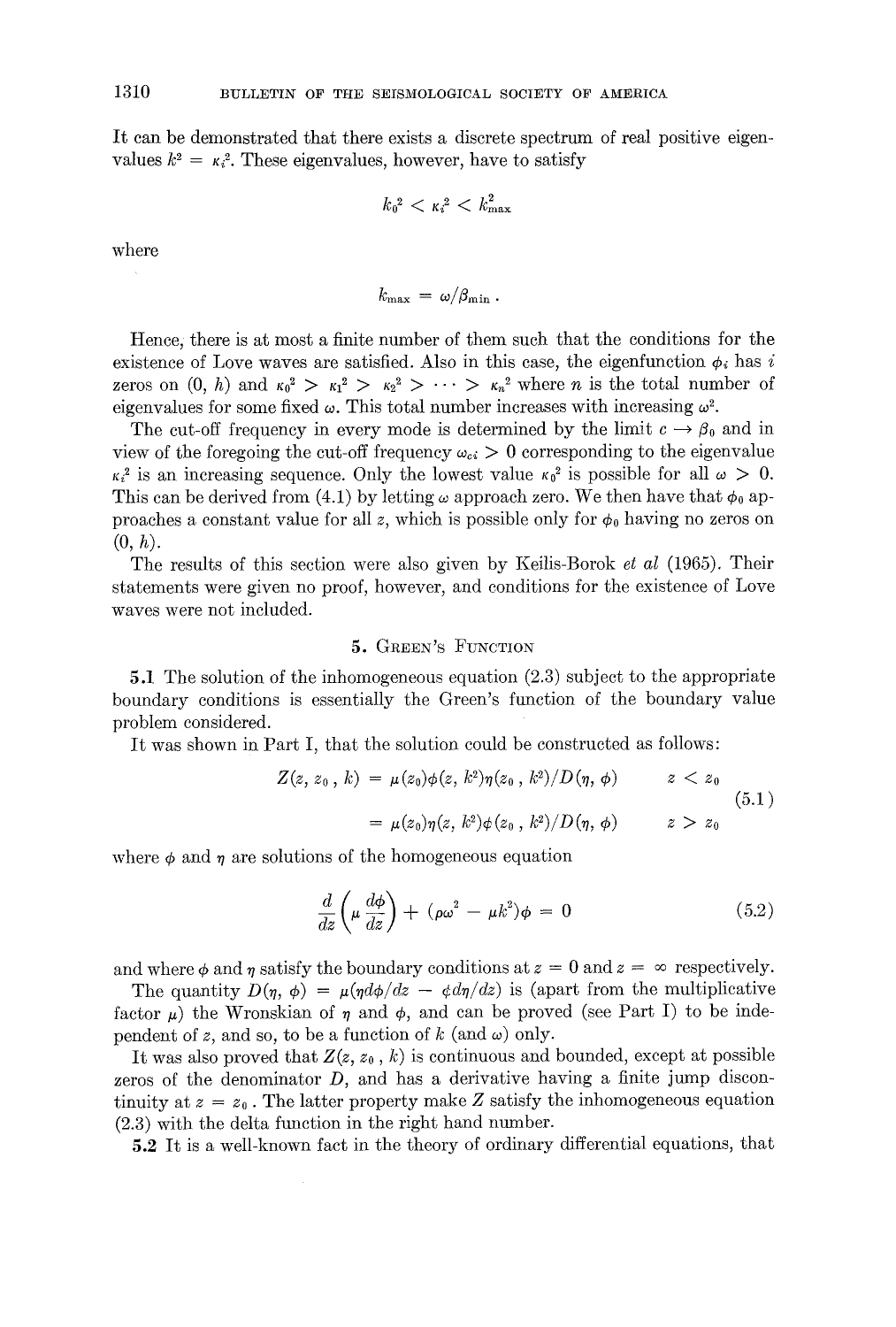a solution of a homogeneous equation like (5.2) is uniquely determined by its initial conditions at  $z = 0$  and that a solution thus determined is an entire (analytic) function of the parameter  $\kappa$  (and  $\omega$ ). These facts can be proved by inverting the equation into an integral equation, from which existence, uniqueness and dependence of initial values and parameters can be established (Titchmarsh, 1962, Ch. 1).

Two solutions  $\phi$  and  $\psi$  of (5.2) which satisfy at  $z = 0$  the boundary conditions

$$
\mu(0) \ d\phi(0)/dz = 0 \qquad \qquad \phi(0) = 1
$$

$$
\mu(0) \ d\psi(0)/dz = 1 \qquad \qquad \psi(0) = 0
$$

form a set of independent solutions as their conjunct  $D(\phi, \psi)$ , being independent of z, is identically equal to unity.

Any solution of (5.2) can be obtained as a linear combination of  $\phi$  and  $\psi$ . We thus may put for  $\eta$  in (5.1)

$$
\eta = \phi + m\psi
$$

where the quantity  $m$  is a function of  $k$  only, which has to be determined such that  $\eta$  satisfies the boundary condition at the other end of the interval, which, in our case is  $z = \infty$ .

In general theory of singular boundary value problems associated with linear differential equations the function  $m(k)$  determines the character of the spectrum ("limit circle" or "limit point" type).

**5.3** In the present problem the form of  $\eta$  for  $z \geq h$  is immediately given by

$$
\eta = e^{-i(k_0^2 - k^2)^{1/2}} z.
$$
\n(5.3)

On the path of integration L in (2.2) we have Im  $k^2 \geq 0$ . In order to make  $\eta$  onevalued and bounded at  $z = \infty$  we must require Im  $(k_0^2 - k^2)^{1/2} < 0$  if Im  $k^2 > 0$ . This can be accomplished by making branch cuts in the  $k$ -plane running from  $k = k_0$  to  $k = k_0 - i\infty$  and from  $k = -k_0$  to  $k = -k_0 + i\infty$ , thus assuring that the path L does not cross the branch cuts.

We note further that for real  $k, -k_0 < k < k_0$ ,  $\eta$  behaves as an outgoing wave at  $z = \infty$ , and thus satisfies the radiation condition.

For real k,  $k^2 > k_0^2$  the quantity  $(k_0^2 - k^2)^{1/2}$  is negative imaginary. This corresponds to waves which are exponentially damped with depth, and which do not radiate energy into the lower layer.

The solution  $Z(z, z_0, k)$  is now uniquely determined and is finite at  $z = \infty$  if  $\operatorname{Im}k^2 \geq 0.$ 

5.4 In virtue of Z being uniquely determined by the branch cuts, the only possible singularities other than branch points must be poles due to the vanishing of the denominator  $D(\eta, \phi)$  at certain points in the k-plane. For the values of  $k = x_i$ for which this occurs the functions  $\eta_i$  and  $\phi_i$  are linearly dependent and thus are (apart from a constant factor) the same solution of the homogeneous equation (4.1) satisfying the boundary condition  $d\phi/dz = 0$  at  $z = 0$ .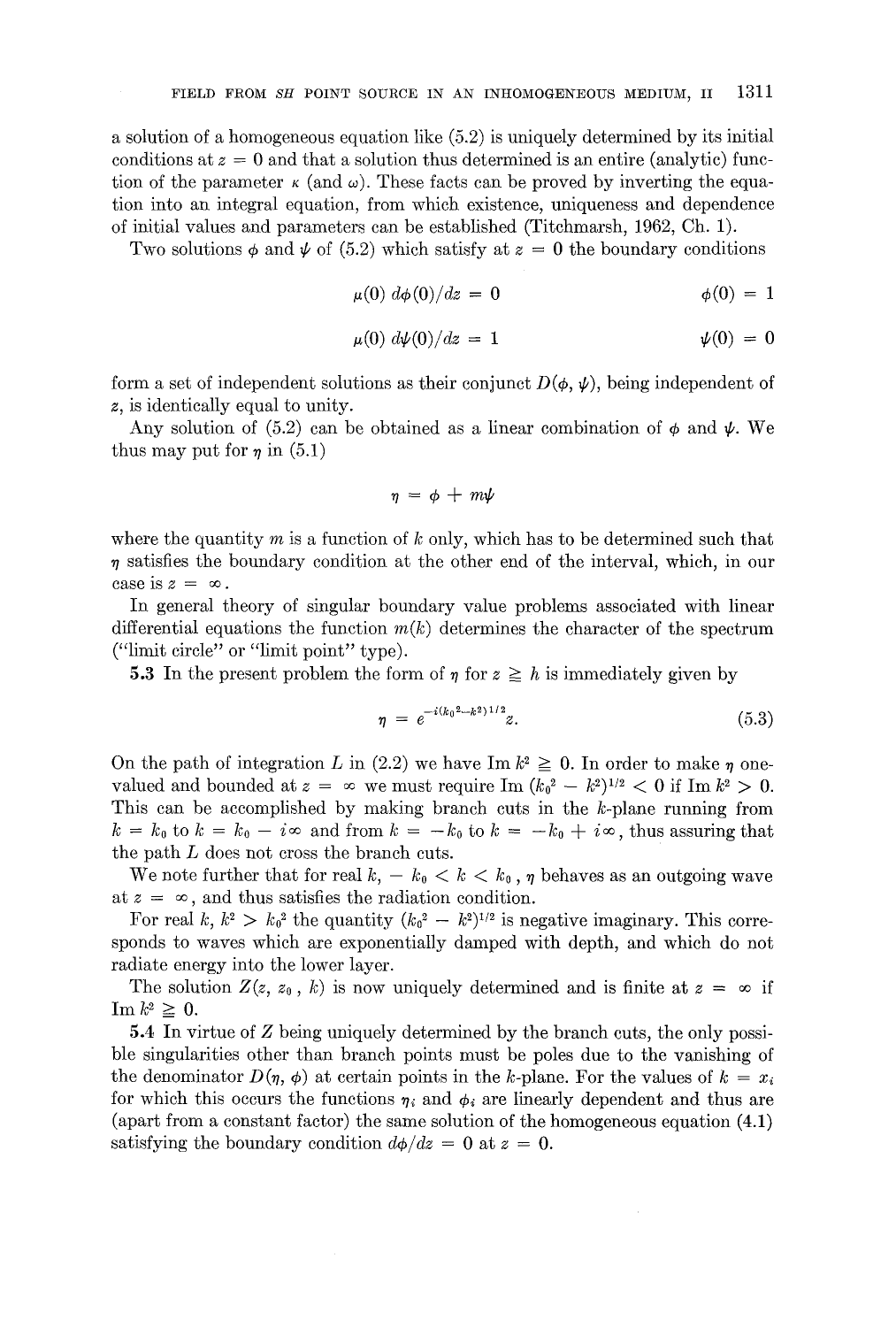We shall proceed now to locate the zeros of D in the k-plane. If  $\phi_i(\eta_i)$  is a complex function its imaginary and real part both must satisfy the differential equation and the boundary condition at  $z = 0$ . For some fixed k this implies that both are identical, being uniquely determined. This leads to a contradiction as for  $z \geq h, \eta_i$  must be of the form (5.3).

We thus infer that  $\eta_i$  must be real function for  $z \geq h$ , which is possible only if  $\eta_i$ can be identified as leading to a Love wave with real wave number  $\kappa_i$ . The constant  $\kappa_i$  corresponding to the i<sup>th</sup> Love mode, thus is a zero of the denominator  $D(\eta, \phi)$ and so is a discrete pole of the solution  $Z(z, z_0, k)$ . Hence there is at least one pole  $\kappa_0$  and at most a finite number of poles which are all situated on the real axis and satisfy  $k_0^2 < \kappa_i^2 < k_{\text{max}}^2$ .

5.5 We still have to determine the residues of Z at the poles.

The Green's formula for arbitrary solutions  $\phi$ <sup>+</sup> and  $\phi$  satisfying the homogeneous equation for  $k_{+}^{2}$  and  $k^{2}$  respectively is given by (Part I)

$$
\mu(\phi_+ d\phi/dz - \phi d\phi_+/dz) \mid_0^z = (k^2 - k_+^2) \int_0^z \mu \phi_+ \phi dz.
$$

If  $\phi_{+}$  is assumed to be the eigenfunction  $\phi_{i}$  corresponding to the eigenvalue  $\kappa_{i}^{2}$ and we let z go to infinity, we obtain

$$
\mu(\phi_i\ d\phi/dz\ -\ \phi\ d\phi_i/dz)\ \vert_0^\infty\ =\ (k^2\ -\ k_i^2)\ \int_0^\infty \mu\phi_i\ \phi\ dz.
$$

By assuming Im  $k^2 > 0$ , it follows that the upper limit  $z = \infty$  does not contribute to the left-hand member as both  $\phi_i$  and  $\phi$  tend to zero as  $z \to \infty$ . By taking the limit  $k^2 \to \kappa^2$ , the left-hand member reduces to  $D(\phi_i, \phi_i)$  evaluated at  $z = 0$ .

We thus have

$$
D(\phi_i,\phi_i) = \lim_{k^2 \to \kappa_i^2} (k^2 - \kappa_i^2) \int_0^\infty \mu \phi \phi_i dz.
$$

Hence it follows that  $D(\eta, \phi)$  has a simple zero at  $k = \kappa_i$  and so that  $D^{-1}$  has a simple pole at  $k = \kappa_i$  with residue  $\{2\kappa_i \int_0^{\infty} \mu \phi_i^2 dz\}^{-1}$ .

It then follows that  $Z(z, z_0, k)$  given by (5.1) has the residue

$$
\mu(z_0)\phi_i(z,\kappa_i^2)\phi_i(z_0,\kappa_i^2)/2\kappa_i\int_0^\infty \mu {\phi_i}^2 dz
$$

at  $k = \kappa_i$ , which formula holds for  $z \geq z_0$ . By its very definition of being a continuous function of z, Z is to be a bounded function in the k-plane, except at the poles  $\kappa_i$ . Hence, by Cauchy's theorem and in view of the asymptotic character of  $H_0^{(2)}(kr)$  in the lower half of the k-plane, we can replace the integral on L in (2.2) by a residue sum and a branch line integral.

We then arrive at the representation (in which the circular frequency has been restored) :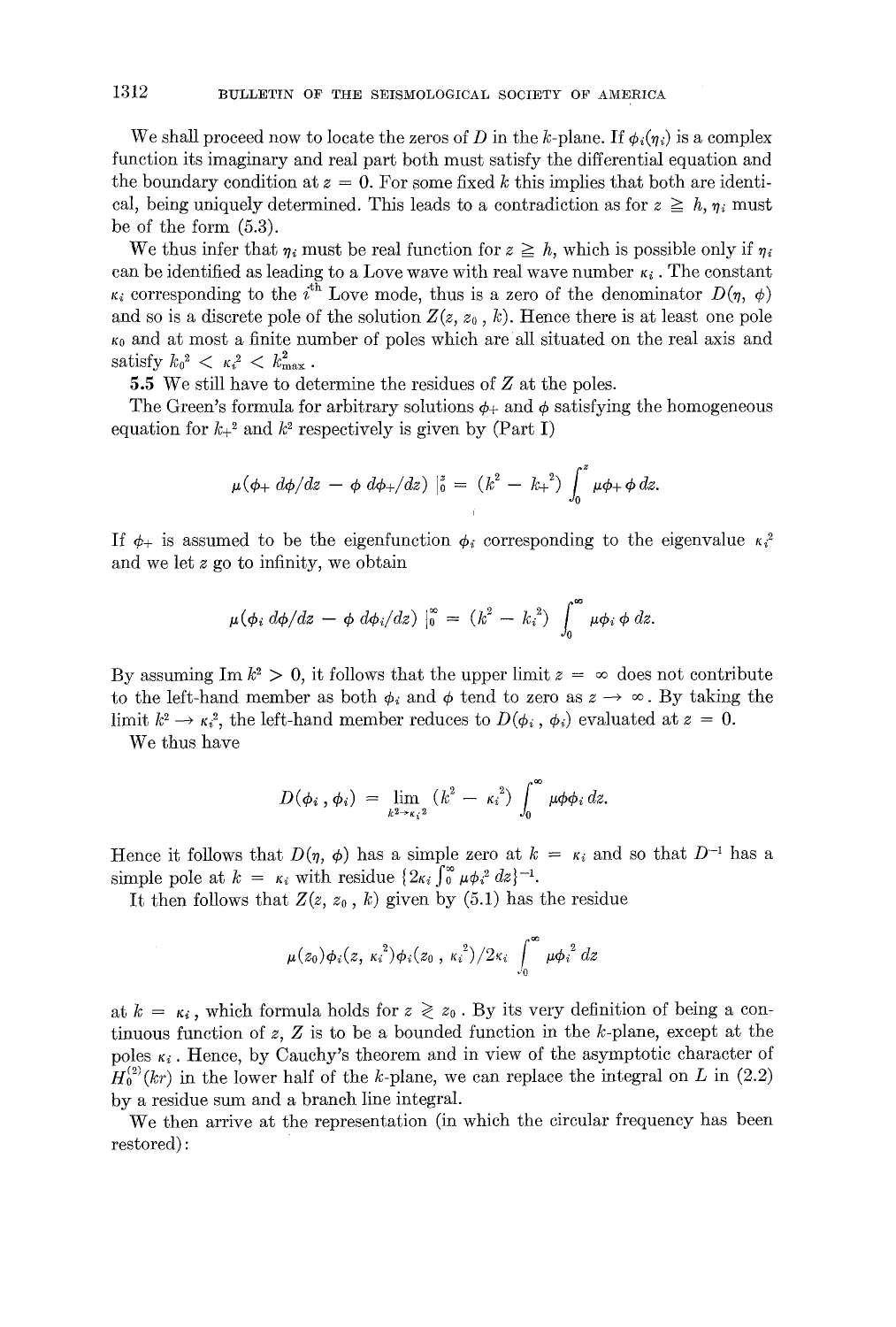$$
v(r, z, \omega) = -2\pi i \sum_{i} \mu(z_0) H_0^{(2)}(\kappa_i r) \phi_i(z, \kappa_i^2) \phi_i(z_0, \kappa_i^2) / \int_0^{\infty} \mu {\phi_i}^2 dz
$$
\n
$$
+ \int_W H_0^{(2)}(kr) Z(z, z_0, k) k dk
$$
\n(5.4)

where the sum is taken over the poles on the positive real axis and the path  $W$  follows the borders of the branch cut in the fourth quadrant in the clockwise sense.

5.6 In (5.4), the residue contributions appear to be symmetrical in z and  $z_0$ , whereas the integrand has a more complicated appearance due to the presence of Z given by  $(5.1)$ .

Recalling that  $\eta$  can be written as  $\eta = \phi + m\psi$ , we can write the formula for Z for  $z < z_0$  in the form

$$
Z(z, z_0, k) = \frac{\mu(z_0) \{ \phi(z, k^2) \phi(z_0, k^2) + m(k) \phi(z, k^2) \psi(z_0, k^2) \}}{m \mu(\psi d\phi/dz - \phi d\psi/dz)}
$$
  
= 
$$
\frac{\mu(z_0) \phi(z, k^2) \phi(z_0, k^2)}{m(k) D(\psi, \phi)} + \frac{\phi(z, k^2) \psi(z_0, k^2)}{D(\psi, \phi)}.
$$

The second term is a one-valued function of k, as m has dropped out and  $\phi$  and  $\psi$ are uniquely determined. Hence this term does not contribute to the branch line integral. In the first term, the denominator equals  $D(\eta, \phi)$  which is a function of k (and  $\omega$ ) only:  $D(\eta, \phi) = \Delta(\omega, k)$ .

We thus can transform the field expression (5.4) into

$$
v(r, z, \omega) = -2\pi i \cdot \mu(z_0) \sum_{i} H_0^{(2)}(\kappa_i r) \phi_i(z, \kappa_i^2) \phi_i(z_0, \kappa_i^2) / \int_0^{\infty} \mu \phi_i^2 dz
$$
  
+ 
$$
\mu(z_0) \int_W H_0^{(2)}(kr) \{ \phi(z, k^2) \phi(z_0, k^2) / \Delta(\omega, k) \} k dk.
$$
 (5.5)

This formula is symmetrical in z and  $z_0$  and holds for  $z \geq z_0$ . The function  $\phi$  is a solution of the homogeneous equation satisfying the boundary condition  $d\phi/dz = 0$ at  $z = 0$ . The quantity  $\Delta(\omega, k)$  appearing in (5.5) is the equivalent of the period function of a layered system. The period equation  $\Delta(\omega, k) = 0$  gives the dispersion relations between  $\omega$  and the wave numbers  $\kappa_i(\omega)$  of the free Love modes.

If we assume the eigenfunction  $\phi_i$  to be normalized in the sense that  $\int_0^{\infty} \mu \phi_i^2 dz = 1$ , the residue-sum in (5.5) takes a still more simple shape.

# 6. DISCUSSION

6.1 The field representation (5.5) appears to be of a concise and simple form. Digression can be made from  $(2.1)$  to solving an ordinary homogeneous differential equation and the corresponding eigenvalue problem. This can be done by analytical means, i.e. by assuming such a dependence of  $\mu$  and  $\rho$  on depth that the differential equation yields analytic closed-form solutions or by finding a numerical solution.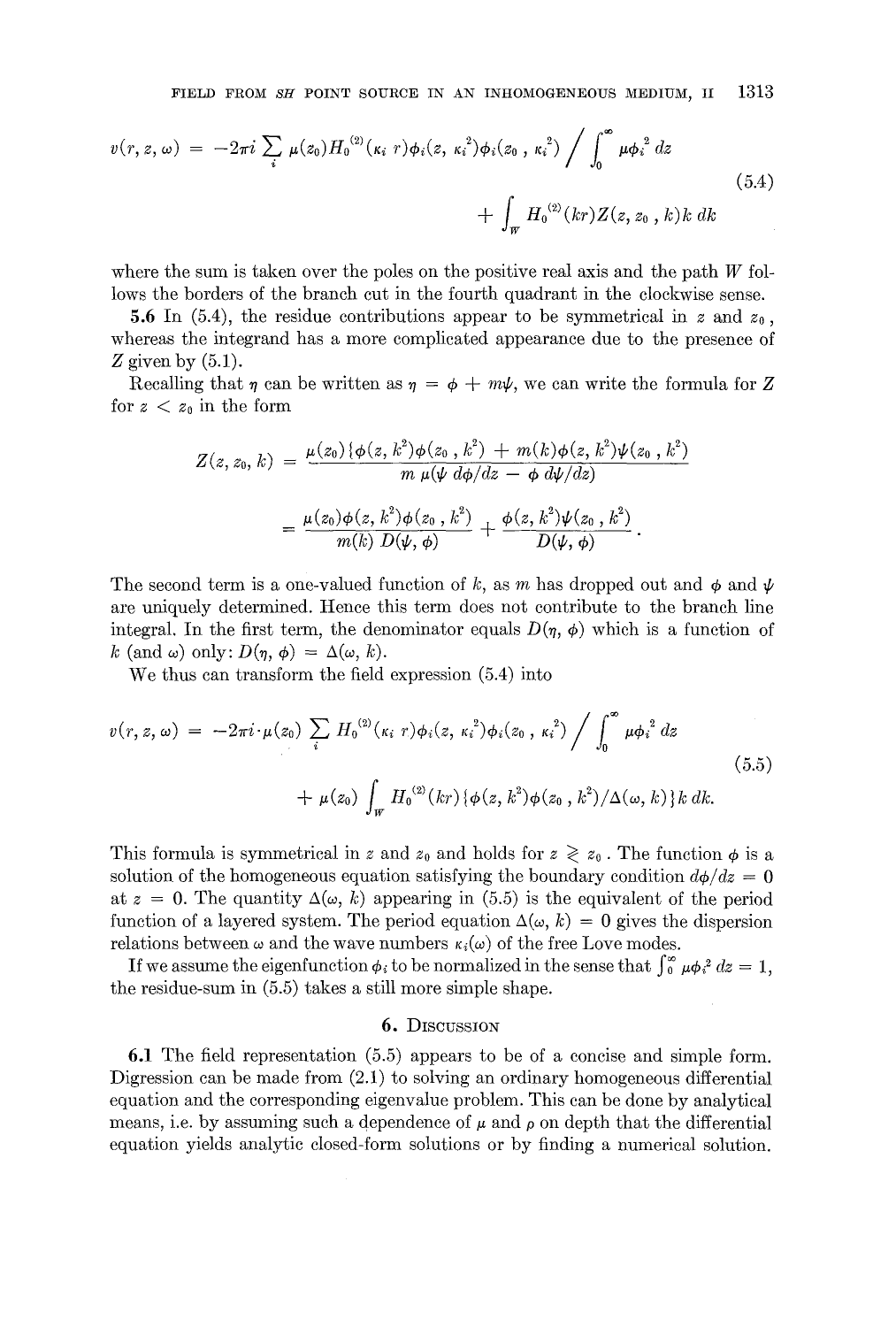The latter possibility arises if one desires to study wave propagation in a more realistic earth model.

In any case, the advantage of above field expression is apparent from the fact, that for a complicated layered system, one has not to deal ab initio with expressions involving many parameters and functions.

If one assumes the eigenfunction  $\phi_i$  to be known numerically as a function of depth and frequency, the influence of source depth and frequency on the relative excitation of a certain Love mode is immediately derivable from (5.5).

For the far field and an arbitrary time dependence of the action in the source, the usual Fourier-integral techniques and asymptotic approximations are applicable (see Part I).

6.2 A free normal mode has nodal planes parallel to the layering. The number of nodal planes equals the mode number. The phase velocity of a mode is dispersive, i.e. dependent on frequency. If frequency varies, not only phase velocity changes, but also the nodal planes shift up and down in the medium and the depth dependence of amplitude is a function of frequency. Hence, as the relative excitation of a normal mode at the surface enters the expression (5.5) by the factor  $\phi_i(z_0, \kappa_i^2)\phi_i(0, \kappa_i^2)$ , where  $\kappa_i(\omega)$  gives the frequency dependent dispersion, this excitation is in ratio with the amplitude  $\phi_i(z_0, \kappa_i^2)$  at  $z = z_0$  which is a function of frequency. If for a certain frequency,  $z_0$  is situated on a nodal plane, the mode will not be excited at all at that frequency.

6.3 In the actual seismological context, however, the excitation of surface waves is depending on more frequency dependent factors. These factors are (1) the spectral function at the source, i.e. the Fourier transform of the transient time dependent action at the source, (2) the radiation pattern which may be a function of frequency, and (3) the attenuation of surface waves which is a function of frequency in virtue of the attenuation properties of the medium varying with depth (Anderson *et al.,* 1965).

The last factor can be made explicit through amplitude measurements and is a frequency dependent characteristic of free surface waves, and so, does not involve the source depth.

If we restrict the discussion to the fundamental and first higher normal mode, and assume that the attenuation factors for these modes are given functions of the frequency, then the factors  $(1)$ ,  $(2)$  and  $(3)$  could be eliminated by considering the quotient of the two modes at the same frequency. The quantity which is decisive for the excitation of the first higher mode at the surface than is given by

$$
\phi_1(0,\,\kappa_1{}^2)\phi_1(z_0\,,\,\kappa_1{}^2)/\phi_0(0,\,\kappa_0{}^2)\phi_0(z_0\,,\,\kappa_0{}^2)
$$

if we assume that  $\phi_1$  and  $\phi_0$  are normalized. If the structure, and so, the functions  $\phi_1$  and  $\phi_0$  are assumed to be known, this formula then is a known function of source depth and frequency and so must be diagnostic for the source depth and the assumptions regarding the structure of the medium. However, sufficient seismological data must be available on the amplitude and the frequency of the modes considered.

If the source is situated in the nodal plane of the first higher mode, then this mode is not excited at all. This condition of vanishing amplitude would lead to a